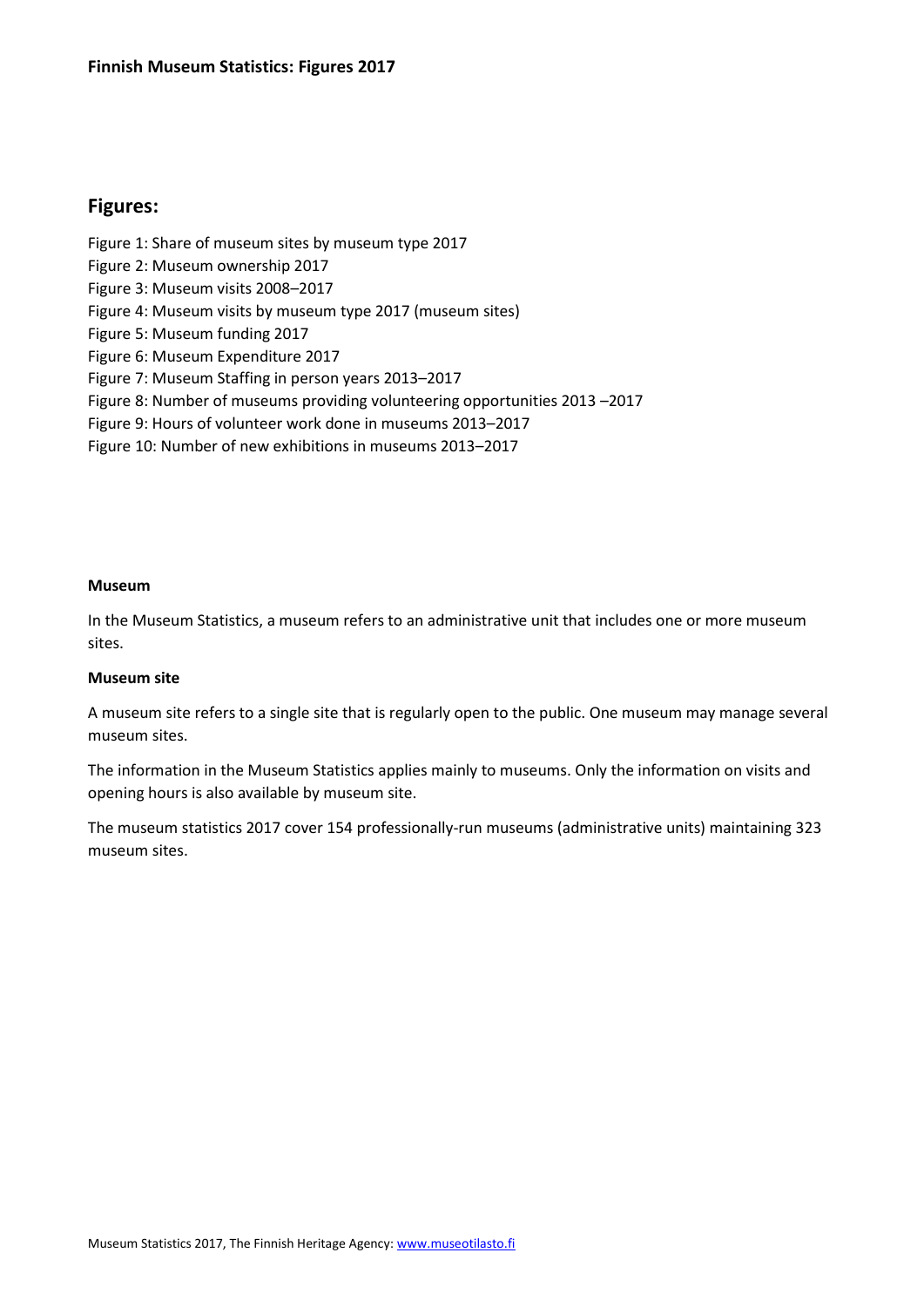

**Figure 1: Share of museum sites by museum type 2017**

**Figure 2: Museum ownership 2017**

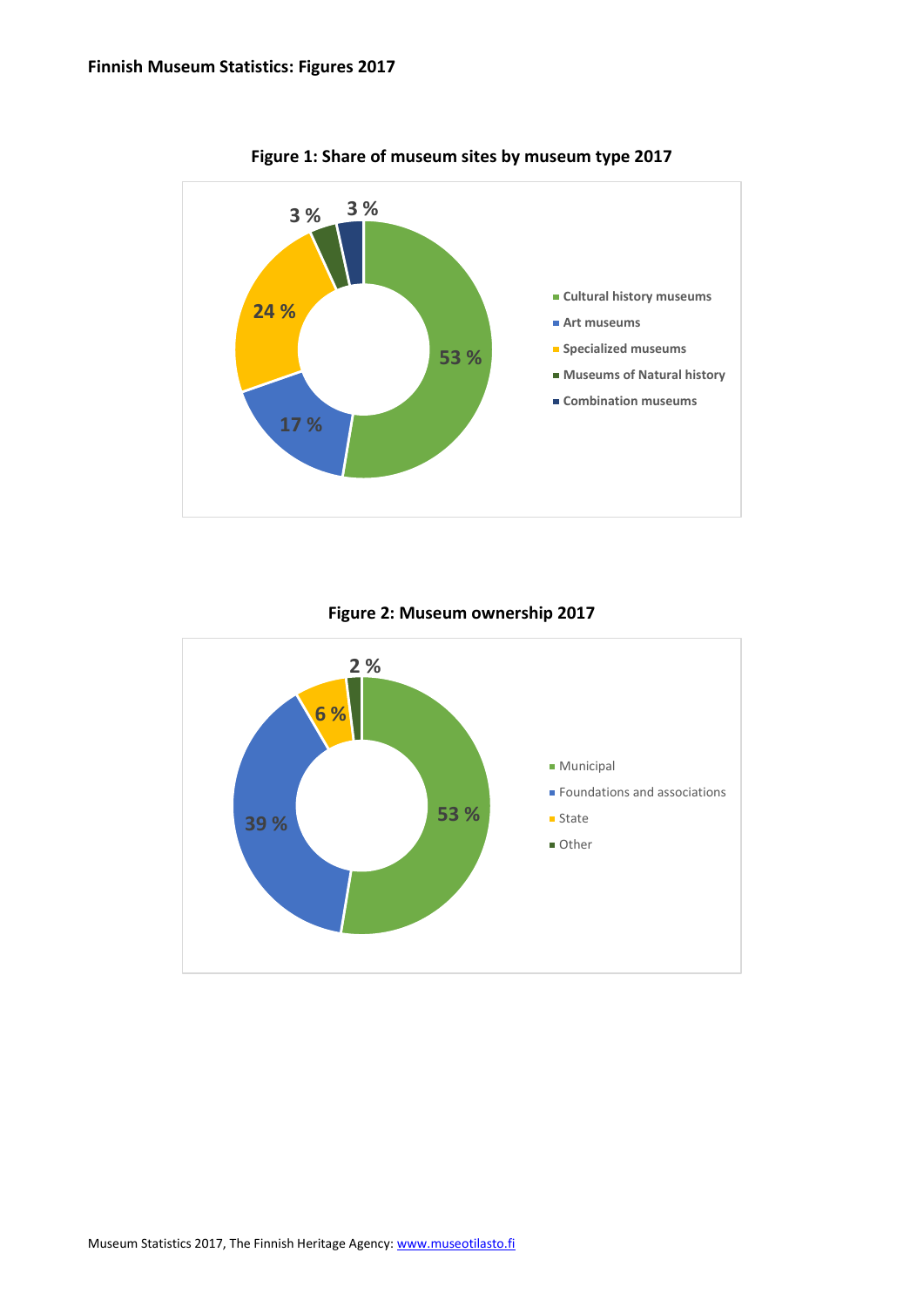

**Figure 3: Museum visits 2008–2017**

**Figure 4: Museum visits by museum type 2017 (museum sites)**

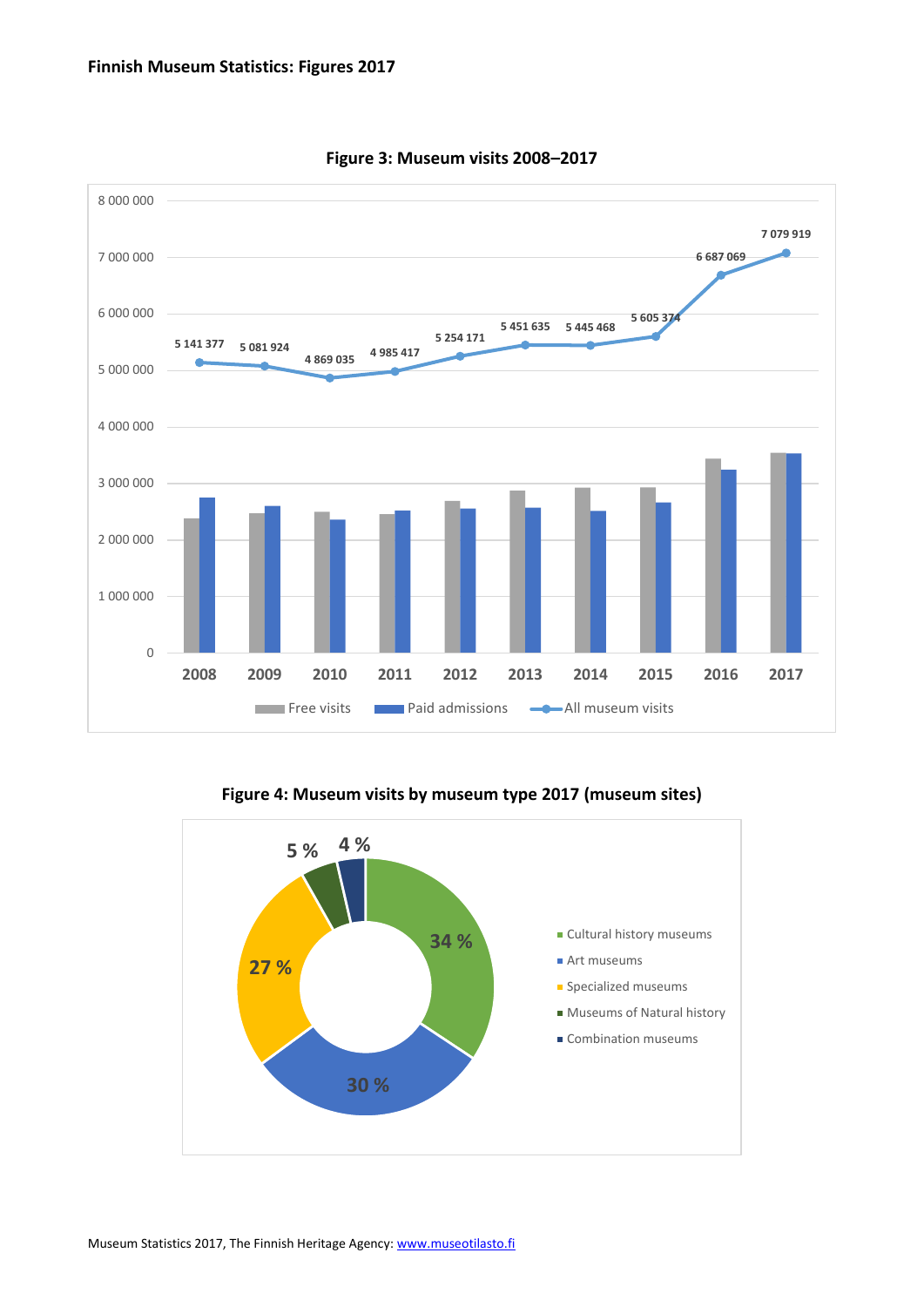

**Figure 5: Museum funding 2017**

**Figure 6: Museum Expenditure 2017**

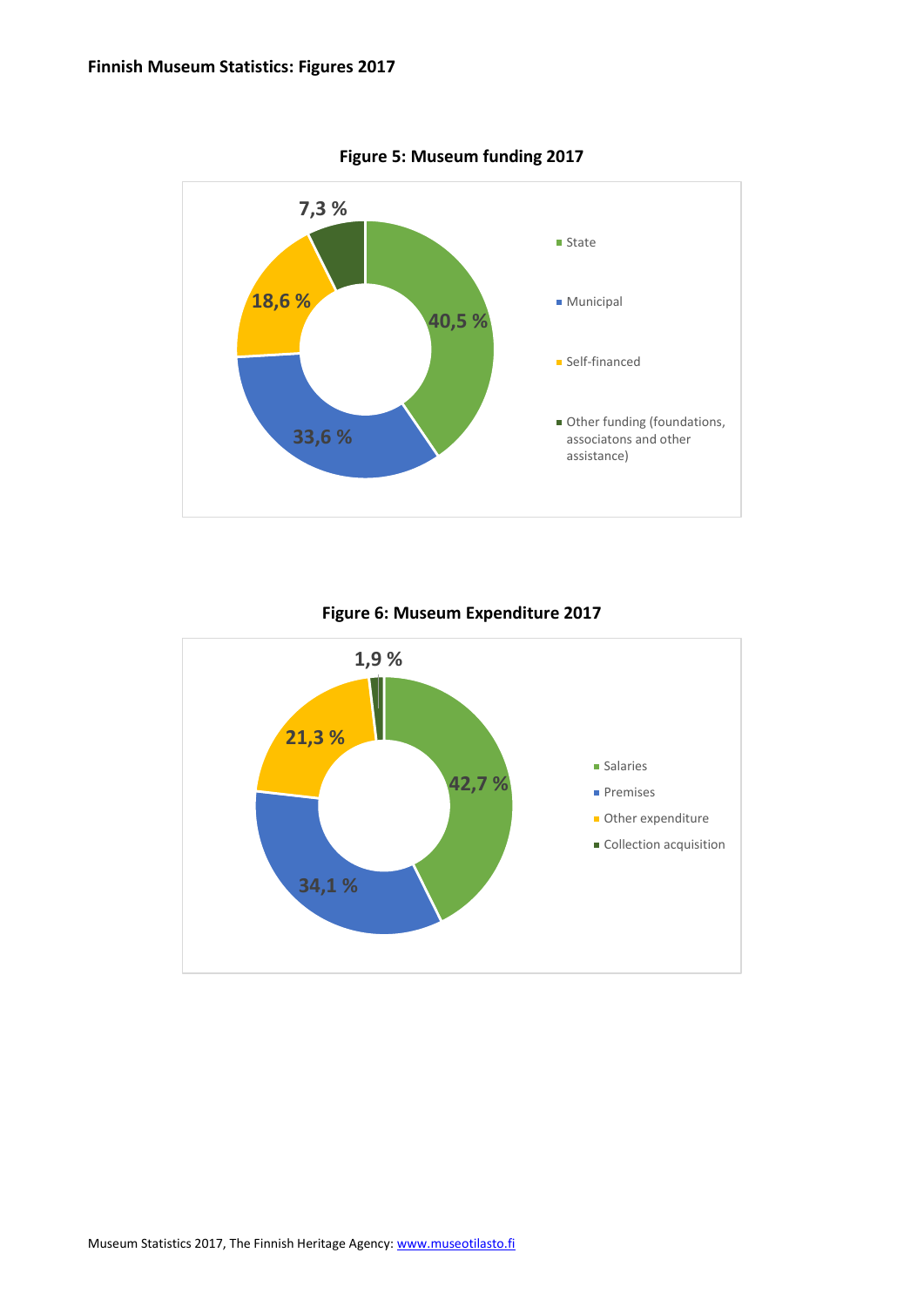

**Figure 7: Museum Staffing in person years 2013–2017**

**Figure 8: Number of museums providing volunteering opportunities 2013 –2017**